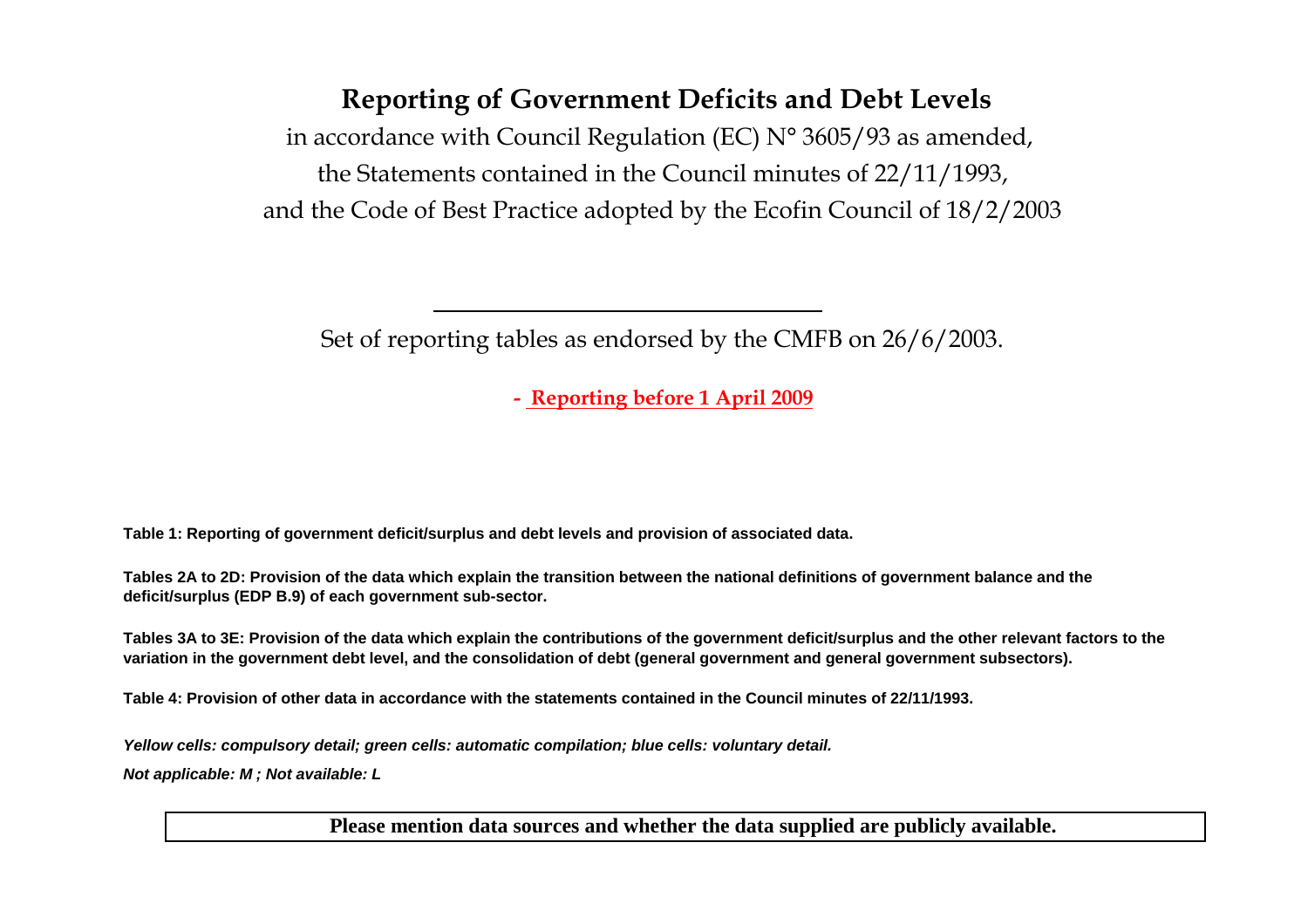### **Table 1: Reporting of government deficit/surplus and debt levels and provision of associated data**

| <b>Member State:Netherlands</b><br>Data are in millions of euro                                                                                                                                      | <b>ESA 95</b>                    | 2005                             | 2006                             | Year<br>2007                      | 2008                              | 2009     |
|------------------------------------------------------------------------------------------------------------------------------------------------------------------------------------------------------|----------------------------------|----------------------------------|----------------------------------|-----------------------------------|-----------------------------------|----------|
| Date:31/March/2009                                                                                                                                                                                   | codes                            | final                            | half-final                       | half-final                        | estimated                         | planned  |
| Net borrowing $(-)/$ net lending $(+)$                                                                                                                                                               | EDP <sub>B.9</sub>               |                                  |                                  |                                   |                                   |          |
| General government                                                                                                                                                                                   | S.13                             | $-1359$                          | 3371                             | 1973                              | 6057                              | $-19235$ |
| - Central government                                                                                                                                                                                 | S.1311                           | 268                              | 4327                             | 3465                              | 4188                              | $-9635$  |
| - State government                                                                                                                                                                                   | S.1312                           | M                                | M                                | M                                 | M                                 | M        |
| - Local government                                                                                                                                                                                   | S.1313                           | $-874$                           | $-118$                           | $-40$                             | $-3069$                           | $-1175$  |
| - Social security funds                                                                                                                                                                              | S.1314                           | $-753$                           | $-838$                           | $-1452$                           | 4938                              | $-8425$  |
| General government consolidated gross debt<br>Level at nominal value outstanding at end of year<br>By category:<br>Currency and deposits<br>Securities other than shares, exc. financial derivatives | AF.2<br>AF.33                    | 266060<br>626<br>219537          | 255880<br>615<br>210740          | 258774<br>610<br>208177           | 346224<br>604<br>283088           | 331412   |
| Short-term                                                                                                                                                                                           | AF.331                           | 17954                            | 13854                            | 16694                             | 84046                             |          |
| Long-term<br>Loans<br>Short-term<br>Long-term                                                                                                                                                        | AF.332<br>AF.4<br>AF.41<br>AF.42 | 201583<br>45897<br>6985<br>38912 | 196886<br>44525<br>5745<br>38780 | 191483<br>49987<br>11460<br>38527 | 199042<br>62532<br>12153<br>50379 |          |
| General government expenditure on:                                                                                                                                                                   |                                  |                                  |                                  |                                   |                                   |          |
| <b>Gross fixed capital formation</b>                                                                                                                                                                 | P.51                             | 16884                            | 17805                            | 18910                             | 19518                             | 20254    |
| <b>Interest (consolidated)</b>                                                                                                                                                                       | EDP D.41                         | 12013                            | 11821                            | 12525                             | 12907                             | 15247    |
| p.m.: Interest (consolidated)                                                                                                                                                                        | $D.41$ (uses)                    | 12103                            | 11948                            | 12644                             | 13077                             | 15433    |
|                                                                                                                                                                                                      |                                  |                                  |                                  |                                   |                                   |          |
| Gross domestic product at current market prices                                                                                                                                                      | $B.1*g$                          | 513407                           | 539929                           | 567066                            | 594608                            | 580273   |

(1) Please indicate status of data: estimated, half-finalized, final.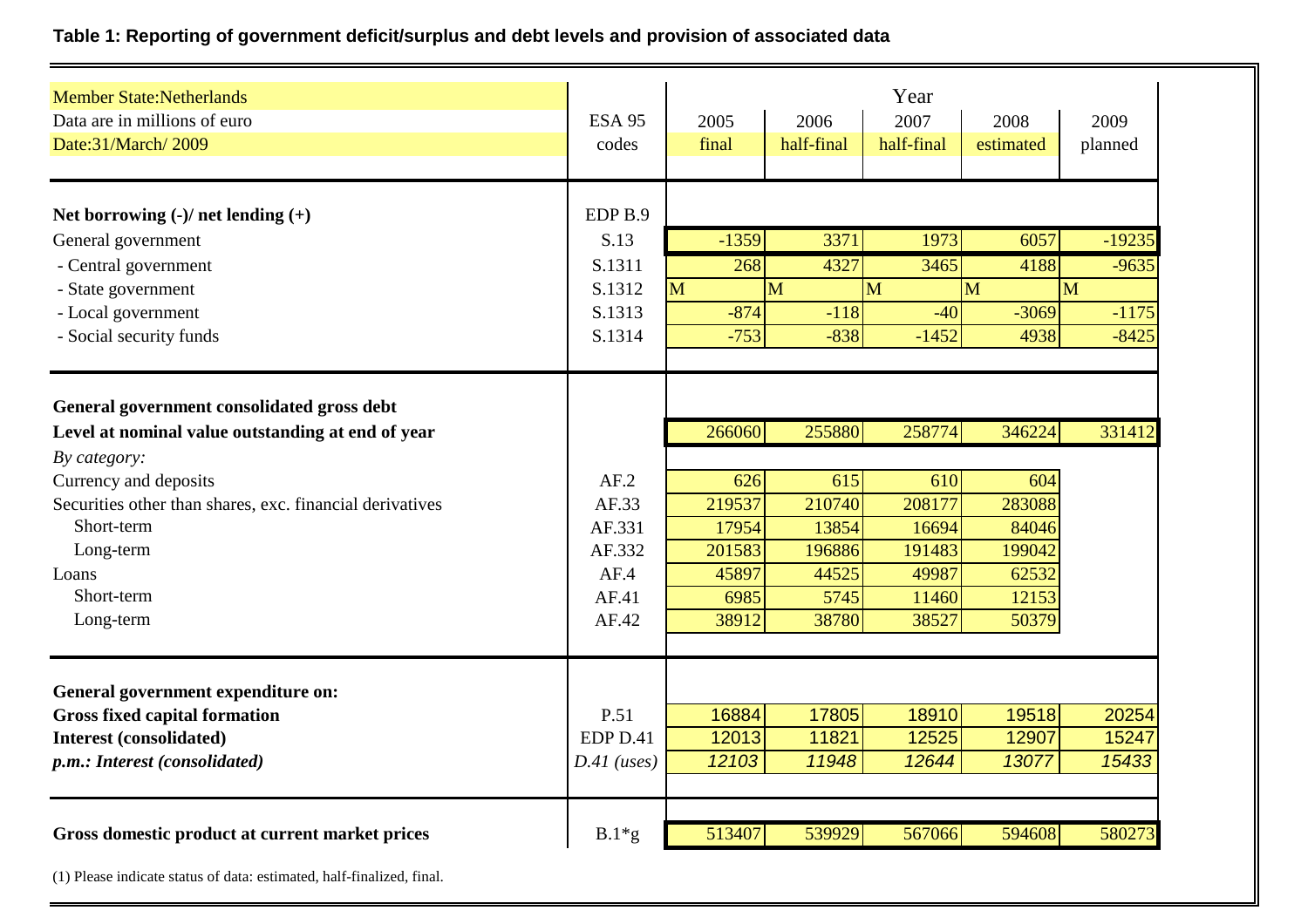#### **Table 2A: Provision of the data which explain the transition between the public accounts budget deficit and the central government deficit/surplus**

| <b>Member State:Netherlands</b>                                                       |            |                 | Year        |           |                      |                                                                                     |
|---------------------------------------------------------------------------------------|------------|-----------------|-------------|-----------|----------------------|-------------------------------------------------------------------------------------|
| Data are in millions of euro                                                          | 2005       | 2006            | 2007        | 2008      | 2009                 |                                                                                     |
| Date:31/March/2009                                                                    | final      | half-final      | half-final  | estimated | planned              |                                                                                     |
| Working balance in central government accounts                                        | $-76$      | 4129            | 612         | $-86630$  | $-18016$             | cash based                                                                          |
| (public accounts, please specify whether this working balance is cash-based)          |            |                 |             |           |                      |                                                                                     |
| Financial transactions considered in the working balance                              | 224        | $-2727$         | 1567        | 83959     | 3300                 |                                                                                     |
| Loans, granted $(+)$                                                                  | 2444       | 2814            | 4102        | 11821     | 2930                 | long term loans, of which 9375 million euro Fortis - loans                          |
| Loans, repayments (-)                                                                 | $-1222$    | $-1172$         | $-1343$     | $-539$    |                      |                                                                                     |
| Equities, acquisition (+)                                                             | 2868       | 37              | 50          | 37090     |                      | of which 16800 million euro Fortis, 10000 million euro ING, 6540 millio euro RFS/AA |
| Equities, sales (-)                                                                   | $-3733$    | $-4050$         | $-1031$     | $-379$    |                      |                                                                                     |
| Other financial transactions (+/-)                                                    | $-133$     | $-356$          | $-211$      | 35966     | 370                  | of which 34000 million euro short term loans Fortis                                 |
| Detail 1                                                                              |            |                 |             |           |                      |                                                                                     |
| Detail 2                                                                              |            |                 |             |           |                      |                                                                                     |
| Difference between interest paid (+) and accrued (EDP D.41)(-)                        | 726        | 629             | 738         | 396       | $-263$               |                                                                                     |
|                                                                                       |            |                 |             |           |                      |                                                                                     |
| Other accounts receivable (+)                                                         | 682        | 960             | 546         | 2087      | $-2698$              |                                                                                     |
| Detail 1                                                                              | 230        | 27              | 194         | 53        | $\Omega$             | Trade credits military equipment expenditure                                        |
| Detail 2                                                                              | 580        | 317             | 968         | 27        | 42                   | Correction on cash-based taxes                                                      |
|                                                                                       | 229        | 112             | $-67$       | 47        | $-320$               | In 2002 fees for collection costs, as from 2003 refund on GNI payment to EU         |
|                                                                                       | $-264$     | 382             | $-134$      | 1870      | $-2200$              | Correction on cash-based natural gas revenues                                       |
|                                                                                       | $-56$      | $-140$          | $-83$       | $\Omega$  | $\overline{0}$       | Correction on cash-based current transfers to social security funds                 |
|                                                                                       | $\Omega$   | 300             | $-300$      | 128       | $-185$               | Correction on cash-based student cards for public transport                         |
|                                                                                       | $-37$      | $-38$           | $-32$       | $-38$     | $-35$                | Correction on cash-based auction of radio frequenties                               |
| Other accounts payable (-)<br>Detail 1                                                | 597<br>15  | 70<br>$-166$    | 686         | 425       | $-176$               |                                                                                     |
| Detail 2                                                                              |            |                 | $-199$      | 111       | $\Omega$<br>$\Omega$ | VAT-compensation fund to local government                                           |
|                                                                                       | 90         | $-158$<br>$-94$ |             | 26<br>210 | 27                   | Correction on cash-based capital transfers to IDA                                   |
|                                                                                       | 185<br>101 | 53              | $121$<br>97 | 57        | $\Omega$             | Correction on cash-based social assistance benefits in cash                         |
|                                                                                       | 325        | 67              | $\Omega$    | $\Omega$  | $\Omega$             | Correction on cash-based social assistance benefits in kind                         |
|                                                                                       | $-597$     | $-9$            | 825         | $-109$    | $\overline{0}$       | Correction on cash-based transfers to local governement                             |
|                                                                                       | 518        | 214             | $-154$      | $-73$     | $\Omega$             | Correction on cash-based current transfers to social security funds                 |
|                                                                                       | $-40$      | 163             | $-4$        | 203       | $-203$               | Trade credits military equipment sales<br>Other adjustments                         |
|                                                                                       |            |                 |             |           |                      |                                                                                     |
| Net borrowing (+) or net lending (-) of State entities not part of central government |            | M               |             |           | M                    |                                                                                     |
| Net borrowing $(-)$ or net lending $(+)$ of other central government bodies           | $-34$      | 71              | 73          | 106       |                      |                                                                                     |
| Detail 1                                                                              |            |                 |             |           |                      |                                                                                     |
| Detail 2                                                                              |            |                 |             |           |                      |                                                                                     |
| Other adjustments (+/-) (please detail)                                               | $-1851$    | 1195            | $-757$      | 3845      | 8218                 |                                                                                     |
| Detail 1                                                                              | $-1638$    | 529             | $-205$      | 3358      | 8218                 | Third party accounts                                                                |
| Detail 2                                                                              | $-213$     | 666             | $-552$      | 487       |                      | other adjustments                                                                   |
| Detail 3                                                                              |            |                 |             |           |                      |                                                                                     |
| Detail 4                                                                              |            |                 |             |           |                      |                                                                                     |
| Detail 5                                                                              |            |                 |             |           |                      |                                                                                     |
|                                                                                       |            |                 |             |           |                      |                                                                                     |
| Net borrowing (-)/lending(+) (EDP B.9) of central government (S.1311)                 | 268        | 4327            | 3465        | 4188      | $-9635$              |                                                                                     |

*(ESA 95 accounts)*

(1) Please indicate status of data: estimated, half-finalized, final.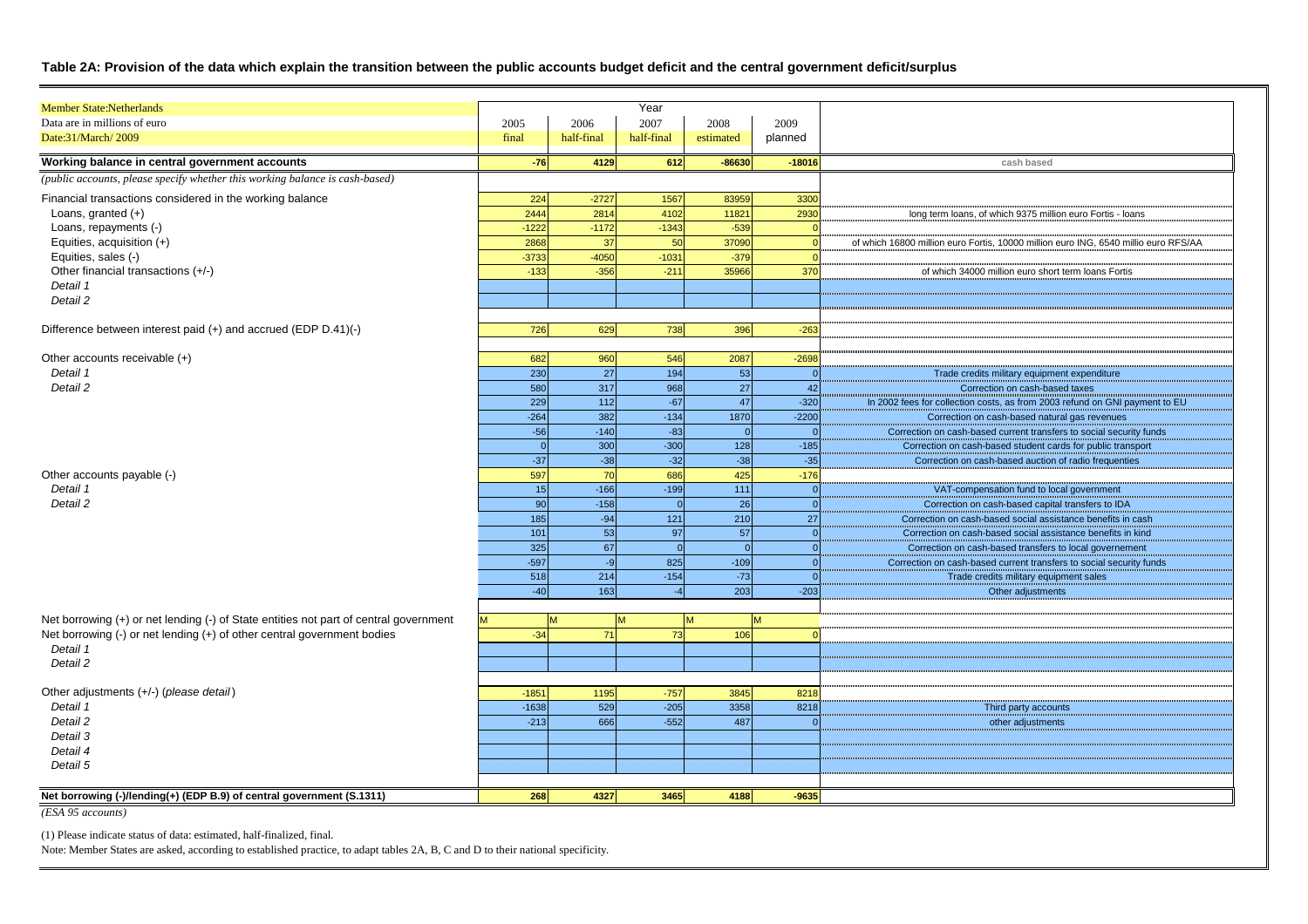#### **Table 2B: Provision of the data which explain the transition between the working balances and the state government deficit/surplus**

| <b>Member State:Netherlands</b><br>Data are in millions of euro     | 2005     | 2006       | Year<br>2007 | 2008      | 2009    |  |
|---------------------------------------------------------------------|----------|------------|--------------|-----------|---------|--|
| Date:31/March/2009                                                  | final    | half-final | half-final   | estimated | planned |  |
|                                                                     |          |            |              |           |         |  |
| Working balance in state government accounts                        | M        | M          | <b>M</b>     | lм        | M       |  |
| (please specify whether this working balance is cash-based)         |          |            |              |           |         |  |
| Financial transactions considered in the working balance            | M        | M          | M            | M         | M       |  |
| Loans $(+/-)$                                                       |          | M          | M            | M         | M       |  |
| Equities (+/-)                                                      |          | M          | M            | M         | M       |  |
| Other financial transactions (+/-)                                  |          | M          | M            | M         | M       |  |
| Detail 1                                                            |          |            |              |           |         |  |
| Detail 2                                                            |          |            |              |           |         |  |
|                                                                     |          |            |              |           |         |  |
| Non-financial transactions not considered in the working balance    | M        | <b>M</b>   | M            | M         | M       |  |
| Detail 1                                                            |          |            |              |           |         |  |
| Detail 2                                                            |          |            |              |           |         |  |
|                                                                     |          |            |              |           |         |  |
| Difference between interest paid (+) and accrued (EDP D.41)(-)      | M        | M          | M            | M         | M       |  |
|                                                                     |          |            |              |           |         |  |
| Other accounts receivable (+)                                       | M        | M          | M            | M         | M       |  |
| Detail 1                                                            |          |            |              |           |         |  |
| Detail 2                                                            |          |            |              |           |         |  |
| Other accounts payable (-)                                          | M        | M          | M            | M         | M       |  |
| Detail 1                                                            |          |            |              |           |         |  |
| Detail 2                                                            |          |            |              |           |         |  |
|                                                                     |          |            |              |           |         |  |
| Adjustment for subsector delimitation                               | <b>M</b> | M          | M            | M         | M       |  |
| Detail 1                                                            |          |            |              |           |         |  |
| Detail 2                                                            |          |            |              |           |         |  |
|                                                                     |          |            |              |           |         |  |
| Other adjustments (+/-) (please detail)                             |          | M          | M            | <b>IM</b> | М       |  |
| Detail 1                                                            |          |            |              |           |         |  |
| Detail 2                                                            |          |            |              |           |         |  |
| Detail 3                                                            |          |            |              |           |         |  |
|                                                                     |          |            |              |           |         |  |
| Net borrowing (-)/lending(+) (EDP B.9) of state government (S.1312) | M        | M          | M            | <b>IM</b> | M       |  |
| (ESA 95 accounts)                                                   |          |            |              |           |         |  |

(1) Please indicate status of data: estimated, half-finalized, final.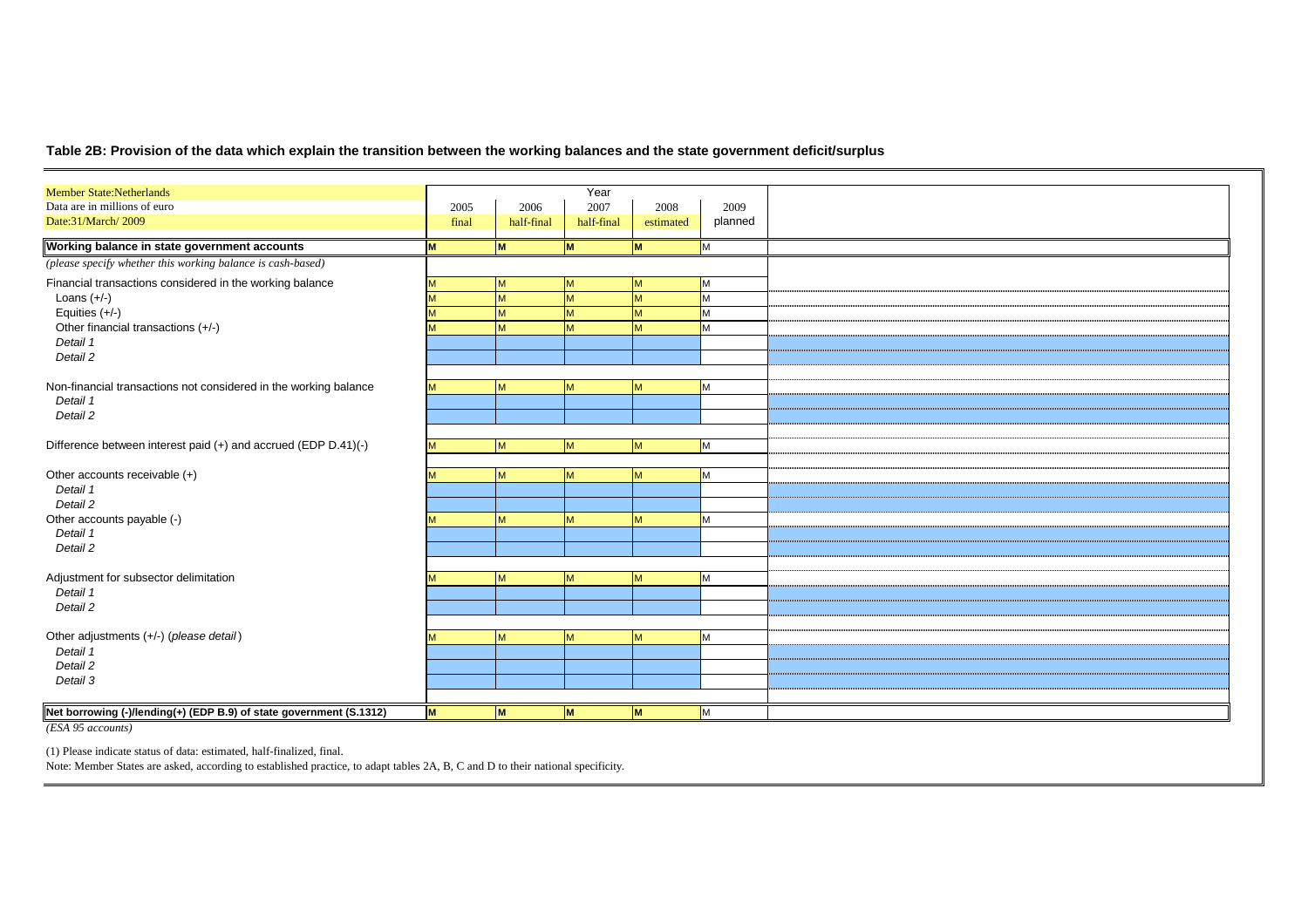#### **Table 2C: Provision of the data which explain the transition between the working balances and the local government deficit/surplus**

| <b>Member State:Netherlands</b>                                                          |        |            | Year       |           |         |                                                                                                                          |
|------------------------------------------------------------------------------------------|--------|------------|------------|-----------|---------|--------------------------------------------------------------------------------------------------------------------------|
| Data are in millions of euro                                                             | 2005   | 2006       | 2007       | 2008      | 2009    |                                                                                                                          |
| Date:31/March/2009                                                                       | final  | half-final | half-final | estimated | planned |                                                                                                                          |
| Working balance in local government accounts                                             |        | 1502       | 1041       | 1742      | $-1174$ | accrual based                                                                                                            |
| (please specify whether this working balance is cash-based)                              |        |            |            |           |         |                                                                                                                          |
| Financial transactions considered in the working balance                                 |        | $-1639$    | $-618$     | $-700$    |         |                                                                                                                          |
| Loans $(+/-)$                                                                            |        |            |            |           |         |                                                                                                                          |
| Equities (+/-)                                                                           |        | $-1638$    | $-618$     | $-700$    |         |                                                                                                                          |
| Other financial transactions (+/-)                                                       |        |            |            |           |         |                                                                                                                          |
| Detail 1                                                                                 |        |            |            |           |         |                                                                                                                          |
| Detail 2                                                                                 |        |            |            |           |         |                                                                                                                          |
| Adjustment for non-financial transactions not considered in the working balance          |        | $-3907$    | $-4072$    | $-6379$   |         | Net fixed capital formation and purchase/sales of land                                                                   |
| Detail 1                                                                                 |        |            |            |           |         |                                                                                                                          |
| Detail 2                                                                                 |        |            |            |           |         |                                                                                                                          |
|                                                                                          |        |            |            |           |         |                                                                                                                          |
| Difference between interest paid (+) and accrued (EDP D.41)(-)                           |        | 0          | $\Omega$   | $\Omega$  |         |                                                                                                                          |
|                                                                                          |        |            |            |           |         |                                                                                                                          |
| Other accounts receivable (+)                                                            |        | $\Omega$   | $\Omega$   | $\Omega$  |         |                                                                                                                          |
| Detail 1                                                                                 |        |            |            |           |         |                                                                                                                          |
| Detail 2<br>Other accounts payable (-)                                                   |        |            |            |           |         |                                                                                                                          |
| Detail 1                                                                                 |        |            |            |           |         |                                                                                                                          |
| Detail 2                                                                                 |        |            |            |           |         |                                                                                                                          |
|                                                                                          |        |            |            |           |         |                                                                                                                          |
| Adjustment for subsector delimitation                                                    |        | 995        | 1437       | 538       |         | EMU balance provinces, water boards, communal arrangemets (2006/2007)and NPI's belonging to Local Government (2006/2007/ |
| Detail 1                                                                                 |        |            |            |           |         |                                                                                                                          |
| Detail 2                                                                                 |        |            |            |           |         |                                                                                                                          |
|                                                                                          |        |            |            |           |         |                                                                                                                          |
| Other adjustments (+/-) (please detail)                                                  |        | 2931       | 2172       | 1730      |         |                                                                                                                          |
| Detail 1                                                                                 |        | 3599       | 2955       | 1888      |         | Provisions registered in the working balance                                                                             |
| Detail 2                                                                                 |        | $-668$     | $-783$     | $-158$    |         | Transfers to reserves, internal interest flows                                                                           |
| Detail 3                                                                                 |        |            |            |           |         | not specified                                                                                                            |
|                                                                                          | $-874$ | $-118$     | $-40$      | $-3069$   | $-1174$ |                                                                                                                          |
| Net borrowing (-)/lending(+) (EDP B.9) of local government (S.1313)<br>(ESA 95 accounts) |        |            |            |           |         |                                                                                                                          |

(1) Please indicate status of data: estimated, half-finalized, final.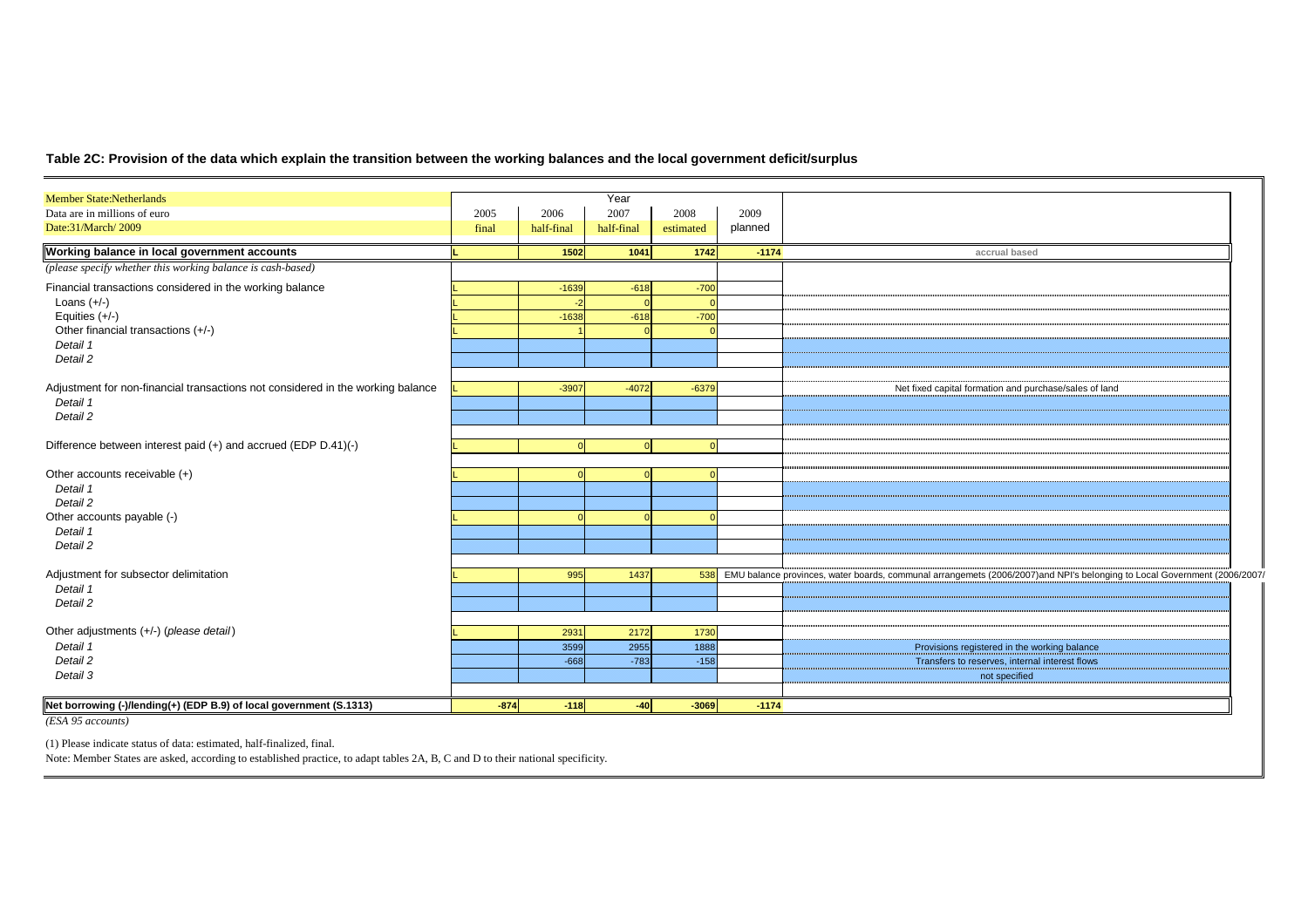#### **Table 2D: Provision of the data which explain the transition between the working balances and the social security deficit/surplus**

| <b>Member State:Netherlands</b>                                                 |        |            | Year       |           |         |  |
|---------------------------------------------------------------------------------|--------|------------|------------|-----------|---------|--|
| Data are in millions of euro                                                    | 2005   | 2006       | 2007       | 2008      | 2009    |  |
| Date:31/March/2009                                                              | final  | half-final | half-final | estimated | planned |  |
| Working balance in social security accounts                                     | $-816$ | 399        | 83         | 5475      | $-8425$ |  |
| (please specify whether this working balance is cash-based)                     |        |            |            |           |         |  |
| Financial transactions considered in the working balance                        | 247    | 506        | 463        | 115       |         |  |
| Loans $(+/-)$                                                                   |        | M          | <b>M</b>   |           |         |  |
| Equities (+/-)                                                                  |        | M          | M          | M         |         |  |
| Other financial transactions (+/-)                                              | 247    | 506        | 463        | 115       |         |  |
| Detail 1                                                                        |        |            |            |           |         |  |
| Detail 2                                                                        |        |            |            |           |         |  |
|                                                                                 |        |            |            |           |         |  |
| Adjustment for non-financial transactions not considered in the working balance |        | M          | M          | M         |         |  |
| Detail 1                                                                        |        |            |            |           |         |  |
| Detail 2                                                                        |        |            |            |           |         |  |
|                                                                                 |        |            |            |           |         |  |
| Difference between interest paid (+) and accrued (EDP D.41)(-)                  |        | M          | M          | M         |         |  |
|                                                                                 |        |            |            |           |         |  |
| Other accounts receivable (+)                                                   | 405    | $-1122$    | $-554$     | $-277$    |         |  |
| Detail 1                                                                        |        |            |            |           |         |  |
| Detail 2                                                                        |        |            |            |           |         |  |
| Other accounts payable (-)                                                      | $-589$ | $-621$     | $-1444$    | $-375$    |         |  |
| Detail 1                                                                        |        |            |            |           |         |  |
| Detail 2                                                                        |        |            |            |           |         |  |
|                                                                                 |        |            |            |           |         |  |
| Adjustment for subsector delimitation                                           |        | M          | M          | M         |         |  |
| Detail 1                                                                        |        |            |            |           |         |  |
| Detail 2                                                                        |        |            |            |           |         |  |
|                                                                                 |        |            |            |           |         |  |
| Other adjustments (+/-) (please detail)                                         |        | M          | M          | M         |         |  |
| Detail 1                                                                        |        |            |            |           |         |  |
| Detail 2                                                                        |        |            |            |           |         |  |
| Detail 3                                                                        |        |            |            |           |         |  |
|                                                                                 |        |            |            |           |         |  |
| Net borrowing (-)/lending(+) (EDP B.9) of social security (S.1314)              | $-753$ | $-838$     | $-1452$    | 4938      | $-8425$ |  |

*(ESA 95 accounts)*

(1) Please indicate status of data: estimated, half-finalized, final.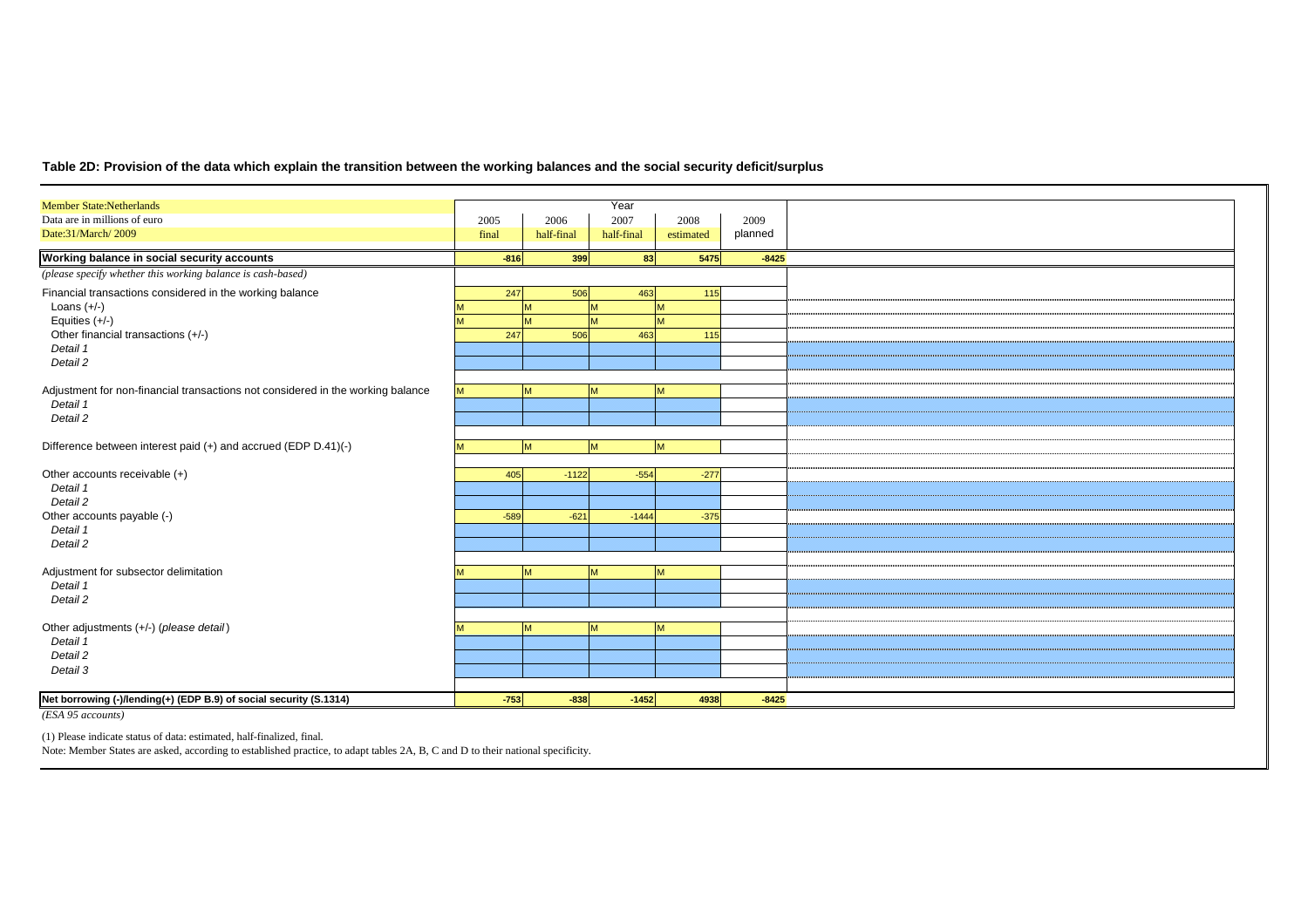**Table 3A: Provision of the data which explain the contributions of the deficit/surplus and the other relevant factors to the variation in the debt level (general government)**

| <b>Member State:Netherlands</b>                                                        |                | Year       |            |           |
|----------------------------------------------------------------------------------------|----------------|------------|------------|-----------|
| Data are in  (millions of units of national currency)                                  | 2005           | 2006       | 2007       | 2008      |
| Date:31/March/2009                                                                     | final          | half-final | half-final | estimated |
| Net borrowing(+)/lending(-)(EDP B.9) of general government (S.13)*                     | 1359           | $-3371$    | $-1973$    | $-6057$   |
| Net acquisition $(+)$ of financial assets $(3)$                                        | 5671           | $-4854$    | 4663       | 89343     |
| Currency and deposits (F.2)                                                            | 6063           | $-4000$    | 4808       | $-333$    |
| Securities other than shares (F.3)                                                     | $-107$         | $-143$     | 394        | $-244$    |
| Loans (F.4)                                                                            | 2566           | $-65$      | 2322       | 45183     |
| Increase $(+)$                                                                         | 4849           | 4506       | 5237       | 47025     |
| Reduction (-)                                                                          | $-2283$        | $-4571$    | $-2915$    | $-1842$   |
| Shares and other equity (F.5)                                                          | $-877$         | $-4593$    | $-2750$    | 36006     |
| Increase $(+)$                                                                         | 3141           | 37         | 50         | 37090     |
| Reduction (-)                                                                          | $-4018$        | $-4630$    | $-2800$    | $-1084$   |
| Other financial assets (F.1, F.6 and F.7)                                              | $-1974$        | 3947       | $-111$     | 8731      |
|                                                                                        |                |            |            |           |
| Adjustments <sup>(3)</sup>                                                             | 1539           | $-1181$    | 309        | 4212      |
| Net incurrence (-) of liabilities in financial derivatives (F.34)                      |                |            |            |           |
| Net incurrence (-) of other liabilities (F.5, F.6 and F.7)                             | 1187           | $-2097$    | 193        | 3621      |
|                                                                                        |                |            |            |           |
| Issuances above(-)/below(+) nominal value                                              | $-23$          | 797        | 263        | 292       |
| Difference between interest (EDP D.41) accrued(-) and paid $(4)$ (+)                   | 9 <sub>C</sub> | 127        | 119        | 170       |
| Redemptions of debt above(+)/below(-) nominal value                                    | 134            | 98         |            |           |
|                                                                                        |                |            |            |           |
| Appreciation(+)/depreciation(-) <sup>(5)</sup> of foreign-currency debt <sup>(6)</sup> | 154            | $-22$      | $-314$     | $-39$     |
| Changes in sector classification $(K.12.1)^{(6)} (+/-)$                                |                |            |            |           |
| Other volume changes in financial liabilities (K.7, K.8, K.10) <sup>(6)</sup> (-)      |                | $-84$      | 46         | 168       |
|                                                                                        |                |            |            |           |
| <b>Statistical discrepancies</b>                                                       | $-113$         | $-774$     | $-105$     | $-48$     |
| Difference between capital and financial accounts (B.9-B.9f)                           | $\overline{0}$ | $\Omega$   | 0          |           |
| Other statistical discrepancies (+/-)                                                  | $-113$         | $-774$     | $-105$     | $-48$     |
|                                                                                        |                |            |            |           |
| Change in general government (S.13) consolidated gross debt $(2)$                      | 8456           | $-10180$   | 2894       | 87450     |
|                                                                                        |                |            |            |           |

**\*Please note that the sign convention for net borrowing / net lending is different from tables 1 and 2.** 

(1) Please indicate the status of the data: estimated, half-finalized, final.

(3) Consolidated within general government.

(5) Due to exchange-rate movements and to swap activity.

 (2) A positive entry in this row means that nominal debt increases, a negative entry that nominal debt decreases. (4) Including capital uplift(6) AF.2, AF.33 and AF.4. At face value.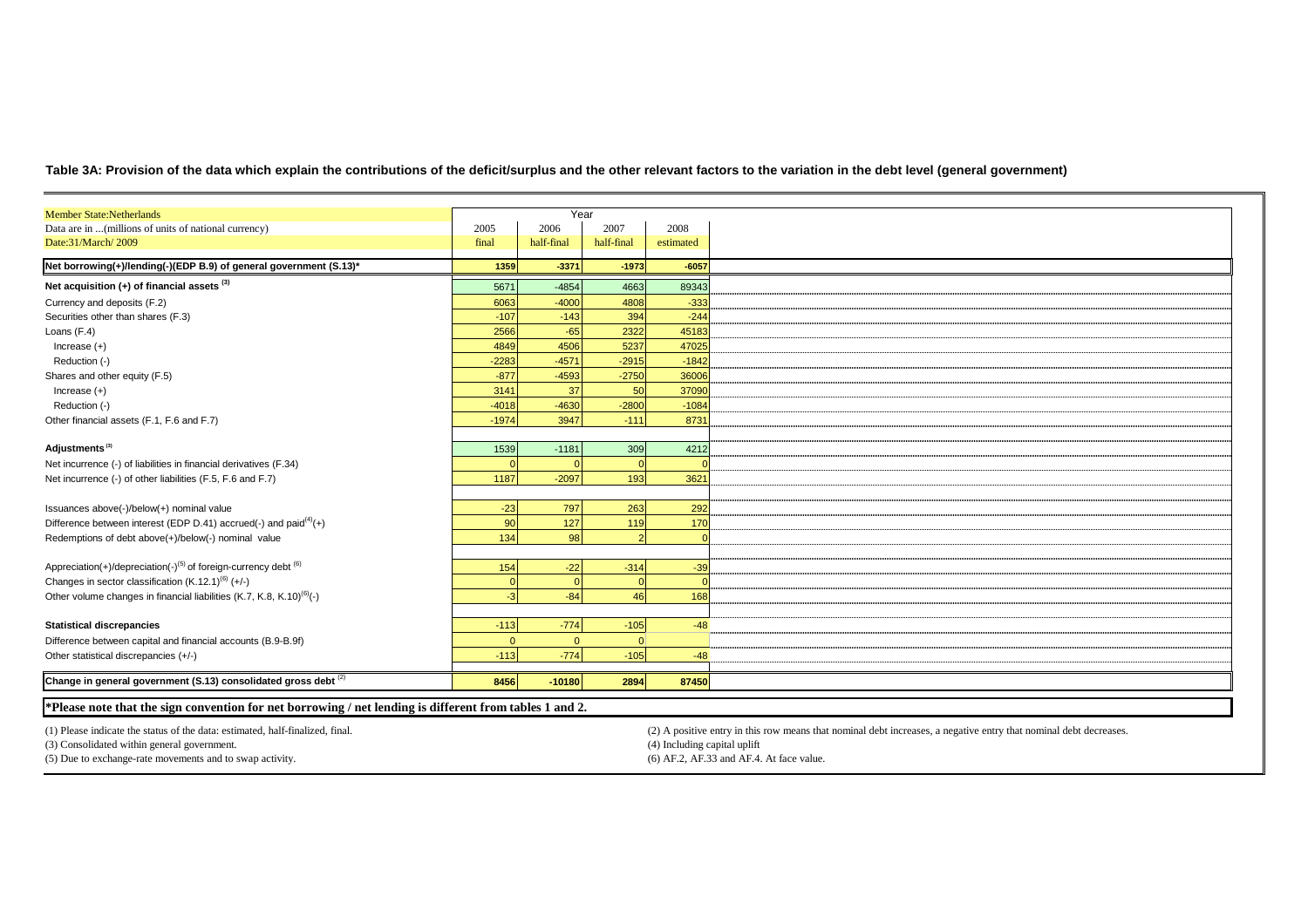Table 3B: Provision of the data which explain the contributions of the deficit/surplus and the other relevant factors to the variation in the government debt level<br>and the consolidation of debt (central government)

| <b>Member State:Netherlands</b>                                                                        |                | Year           |                |                                                                                                                   |
|--------------------------------------------------------------------------------------------------------|----------------|----------------|----------------|-------------------------------------------------------------------------------------------------------------------|
| Data are in  (millions of units of national currency)                                                  | 2005           | 2006           | 2007           | 2008                                                                                                              |
| Date:31/March/2009                                                                                     | final          | half-final     | half-final     | estimated                                                                                                         |
|                                                                                                        |                |                |                |                                                                                                                   |
| Net borrowing(+)/lending(-)(EDP B.9) of central government (S.1311)*                                   | $-268$         | $-4327$        | $-3465$        | $-4188$                                                                                                           |
| Net acquisition $(+)$ of financial assets $(3)$                                                        | 6921           | $-7098$        | 7673           | 87729                                                                                                             |
| Currency and deposits (F.2)                                                                            | 5237           | $-5062$        | 3932           | $-789$                                                                                                            |
| Securities other than shares (F.3)                                                                     | $-103$         | $-129$         | $-119$         | $-170$                                                                                                            |
| Loans (F.4)                                                                                            | 2228           | 907            | 4457           | 51185                                                                                                             |
| Increase $(+)$                                                                                         | 3323           | 1871           | 5573           | 51228                                                                                                             |
| Reduction (-)                                                                                          | $-1095$        | $-964$         | $-1116$        | $-43$                                                                                                             |
| Shares and other equity (F.5)                                                                          | $-865$         | $-4013$        | $-981$         | 36711                                                                                                             |
| Increase $(+)$                                                                                         | 2868           | 37             | 50             | 37090                                                                                                             |
| Reduction (-)                                                                                          | $-3733$        | $-4050$        | $-1031$        | $-379$                                                                                                            |
| Other financial assets (F.1, F.6 and F.7)                                                              | 424            | 1199           | 384            | 792                                                                                                               |
|                                                                                                        |                |                |                |                                                                                                                   |
| Adjustments <sup>(3)</sup>                                                                             | $-252$         | 1827           | 563            | 2735                                                                                                              |
| Net incurrence (-) of liabilities in financial derivatives (F.34)                                      |                |                | $\Omega$       |                                                                                                                   |
| Net incurrence (-) of other liabilities (F.5, F.6 and F.7)                                             | $-457$         | 805            | 179            | 2273                                                                                                              |
|                                                                                                        |                |                |                |                                                                                                                   |
| Issuances above(-)/below(+) nominal value                                                              | $-23$          | 797            | 263            | 292                                                                                                               |
| Difference between interest (EDP D.41) accrued(-) and paid $(4)$ (+)                                   | 90             | 127            | 119            | 170                                                                                                               |
| Redemptions of debt above(+)/below(-) nominal value                                                    | 135            | 98             |                |                                                                                                                   |
|                                                                                                        |                |                |                |                                                                                                                   |
| Appreciation(+)/depreciation(-) <sup>(5)</sup> of foreign-currency debt <sup>(6)</sup>                 |                |                | $\Omega$       |                                                                                                                   |
| Changes in sector classification $(K.12.1)^{(6)} (+/-)$                                                |                | - 0            | $\Omega$       |                                                                                                                   |
| Other volume changes in financial liabilities (K.7, K.8, K.10) <sup>(6)</sup> (-)                      |                |                |                |                                                                                                                   |
|                                                                                                        |                |                |                |                                                                                                                   |
| <b>Statistical discrepancies</b>                                                                       | $-121$         | $-793$         | $-87$          | $-70$                                                                                                             |
|                                                                                                        |                |                |                |                                                                                                                   |
| Difference between capital and financial accounts (B.9-B.9f)                                           |                |                | $\Omega$       |                                                                                                                   |
| Other statistical discrepancies (+/-)                                                                  | $-121$         | $-793$         | $-87$          | $-70$                                                                                                             |
| Change in central government (S.1311) consolidated gross debt $^{(2)}$                                 | 6280           | $-10391$       | 4684           | 86206                                                                                                             |
|                                                                                                        |                |                |                |                                                                                                                   |
| Central government contribution to general government debt (a=b-c)                                     | 234476         | 224682         | 227466         | 308916                                                                                                            |
| Central government gross debt (level) (b) (3)                                                          |                |                |                |                                                                                                                   |
| Central government holdings of other subsectors debt (level) (c) <sup>(6)</sup>                        | 237908<br>3432 | 227533<br>2851 | 232201<br>4735 | 318407<br>9491                                                                                                    |
|                                                                                                        |                |                |                |                                                                                                                   |
| Please note that the sign convention for net borrowing / net lending is different from tables 1 and 2. |                |                |                |                                                                                                                   |
|                                                                                                        |                |                |                |                                                                                                                   |
| (1) Please indicate the status of the data: estimated, half-finalized, final.                          |                |                |                | (2) A positive entry in this row means that nominal debt increases, a negative entry that nominal debt decreases. |
| (3) Consolidated within central government.                                                            |                |                |                | (4) Including capital uplift                                                                                      |
| (5) Due to exchange-rate movements and to swap activity.                                               |                |                |                | (6) AF.2, AF.33 and AF.4. At face value.                                                                          |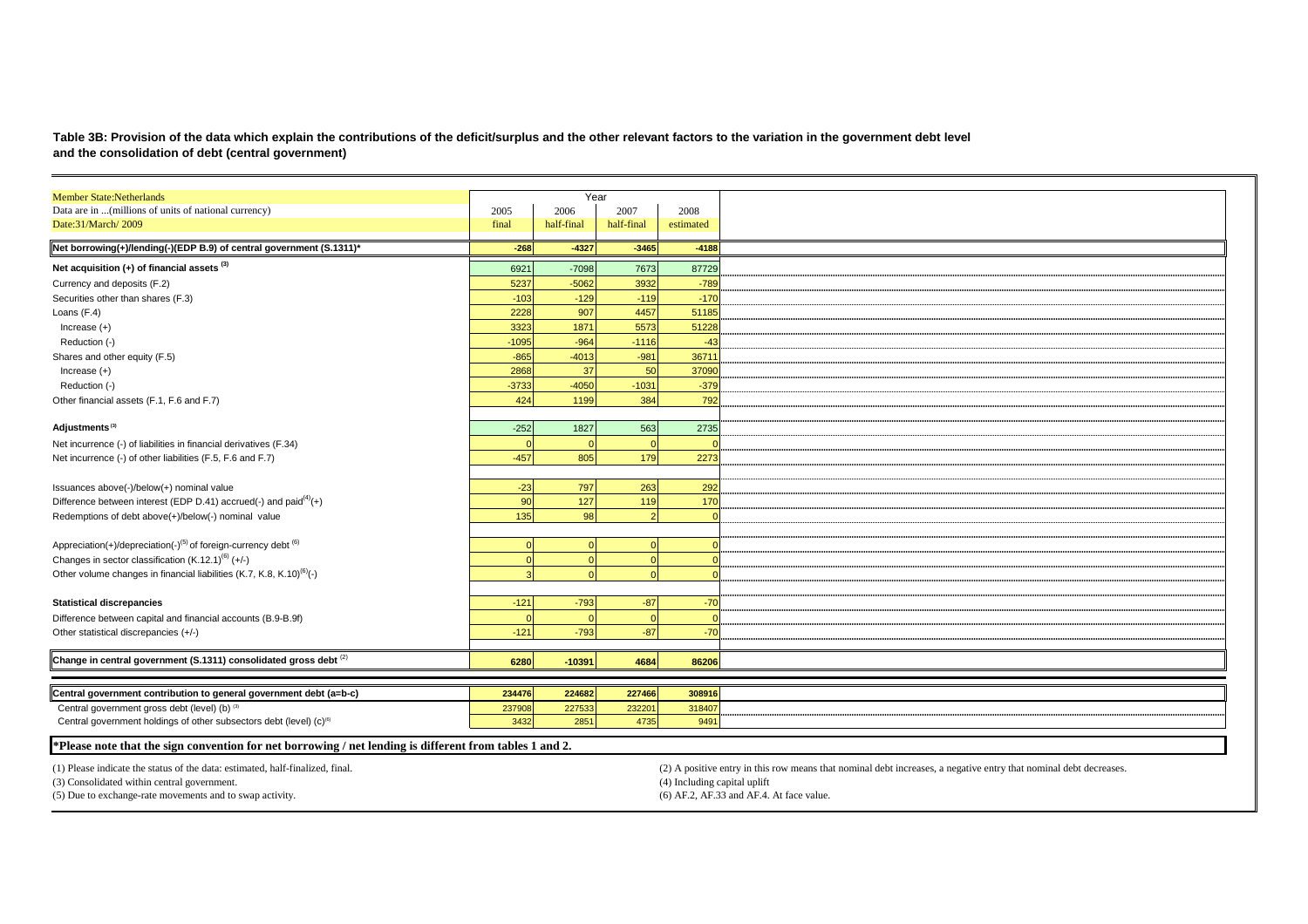# **Table 3C: Provision of the data which explain the contributions of the deficit/surplus and the other relevant factors to the variation in the debt level and the consolidation of debt (state government)**

| <b>Member State:Netherlands</b>                                                                         |       |            | Year       |                                                                                                                   |
|---------------------------------------------------------------------------------------------------------|-------|------------|------------|-------------------------------------------------------------------------------------------------------------------|
| Data are in  (millions of units of national currency)                                                   | 2005  | 2006       | 2007       | 2008                                                                                                              |
| Date:31/March/2009                                                                                      | final | half-final | half-final | estimated                                                                                                         |
| Net borrowing(+)/lending(-)(EDP B.9) of state government (S.1312)*                                      |       |            |            | M                                                                                                                 |
| Net acquisition $(+)$ of financial assets $(3)$                                                         |       |            |            | $\Omega$                                                                                                          |
| Currency and deposits (F.2)                                                                             |       |            |            |                                                                                                                   |
| Securities other than shares (F.3)                                                                      |       |            |            |                                                                                                                   |
| Loans (F.4)                                                                                             |       |            | M          | M                                                                                                                 |
| Increase $(+)$                                                                                          |       |            |            | M                                                                                                                 |
| Reduction (-)                                                                                           |       |            | M          | M                                                                                                                 |
| Shares and other equity (F.5)                                                                           |       |            |            | M                                                                                                                 |
| Increase $(+)$                                                                                          |       |            | M          | M                                                                                                                 |
| Reduction (-)                                                                                           |       |            | M          | M                                                                                                                 |
| Other financial assets (F.1, F.6 and F.7)                                                               |       |            |            | M                                                                                                                 |
|                                                                                                         |       |            |            |                                                                                                                   |
| Adjustments <sup>(3)</sup>                                                                              |       |            |            | $\Omega$                                                                                                          |
| Net incurrence (-) of liabilities in financial derivatives (F.34)                                       |       |            |            | M                                                                                                                 |
| Net incurrence (-) of other liabilities (F.5, F.6 and F.7)                                              |       |            |            | M                                                                                                                 |
|                                                                                                         |       |            |            |                                                                                                                   |
| Issuances above(-)/below(+) nominal value                                                               |       |            | M          | M                                                                                                                 |
| Difference between interest (EDP D.41) accrued(-) and paid $(4)$ (+)                                    |       |            | M          | M                                                                                                                 |
| Redemptions of debt above(+)/below(-) nominal value                                                     |       |            | M          | M                                                                                                                 |
|                                                                                                         |       |            |            |                                                                                                                   |
| Appreciation(+)/depreciation(-) <sup>(5)</sup> of foreign-currency debt <sup>(6)</sup>                  |       |            |            | M                                                                                                                 |
| Changes in sector classification $(K.12.1)^{(6)} (+/-)$                                                 |       |            | M          | M                                                                                                                 |
| Other volume changes in financial liabilities (K.7, K.8, K.10) <sup>(6)</sup> (-)                       |       |            | M          | M                                                                                                                 |
|                                                                                                         |       |            |            |                                                                                                                   |
| <b>Statistical discrepancies</b>                                                                        |       |            | M          | M                                                                                                                 |
| Difference between capital and financial accounts (B.9-B.9f)                                            |       |            | M          | M                                                                                                                 |
| Other statistical discrepancies (+/-)                                                                   |       | M          | M          | M                                                                                                                 |
|                                                                                                         |       |            |            |                                                                                                                   |
| Change in state government (S.1312) consolidated gross debt (2)                                         |       | lм         | M          | M                                                                                                                 |
|                                                                                                         |       |            |            |                                                                                                                   |
| State government contribution to general government debt (a=b-c)                                        |       |            | <b>IM</b>  | M                                                                                                                 |
| State government gross debt (level) (b) (3)                                                             |       |            |            | M                                                                                                                 |
| State government holdings of other subsectors debt (level) (c) <sup>(6)</sup>                           |       |            |            | M                                                                                                                 |
|                                                                                                         |       |            |            |                                                                                                                   |
| *Please note that the sign convention for net borrowing / net lending is different from tables 1 and 2. |       |            |            |                                                                                                                   |
| (1) Please indicate the status of the data: estimated, half-finalized, final.                           |       |            |            | (2) A positive entry in this row means that nominal debt increases, a negative entry that nominal debt decreases. |
| (3) Consolidated within state government.                                                               |       |            |            | (4) Including capital uplift                                                                                      |
| (5) Due to exchange-rate movements and to swap activity.                                                |       |            |            | (6) AF.2, AF.33 and AF.4. At face value.                                                                          |
|                                                                                                         |       |            |            |                                                                                                                   |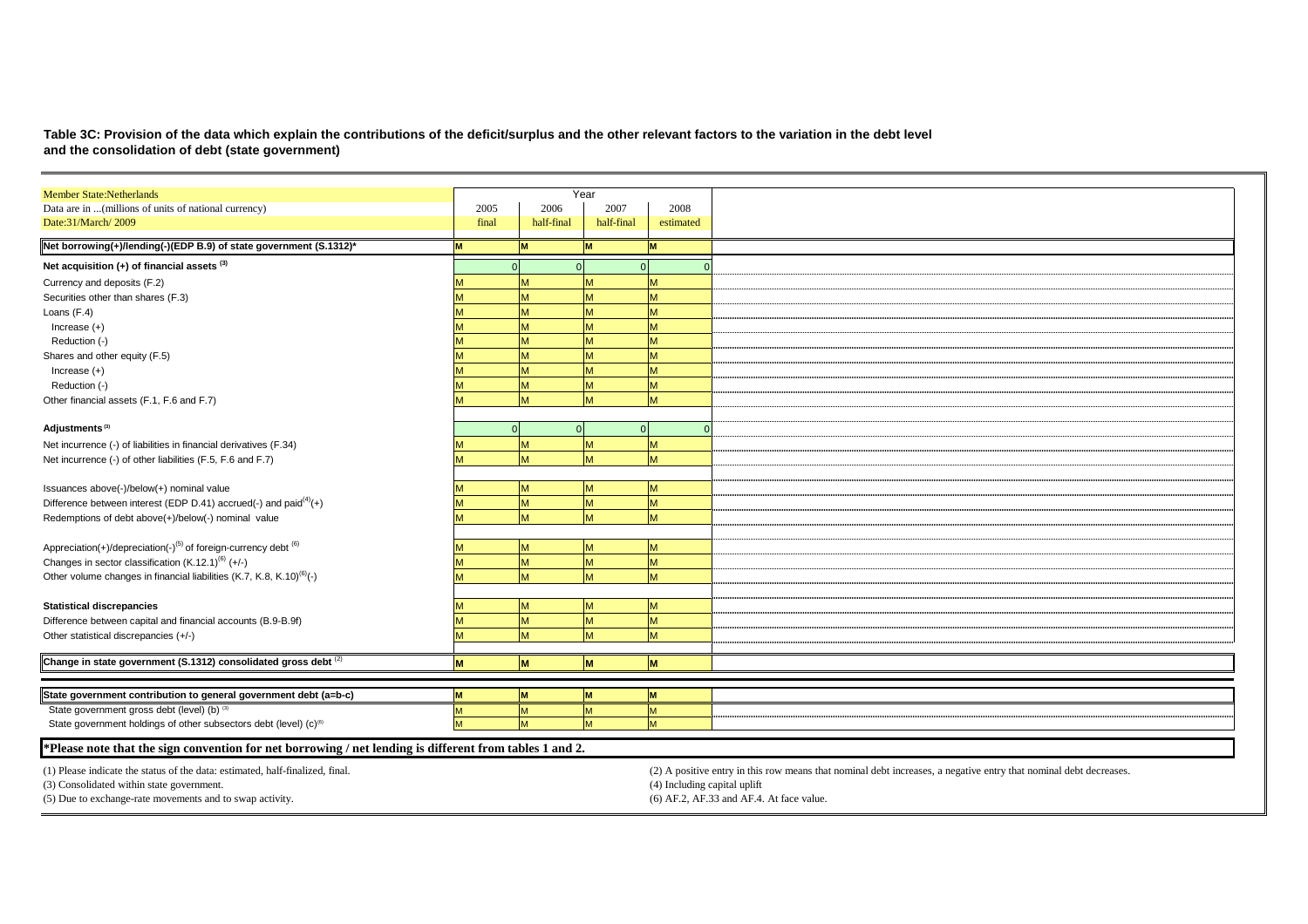## **Table 3D: Provision of the data which explain the contributions of the deficit/surplus and the other relevant factors to the variation in the debt level and the consolidation of debt (local government)**

| <b>Member State:Netherlands</b>                                                                         |         | Year       |            |                                                                                                                   |
|---------------------------------------------------------------------------------------------------------|---------|------------|------------|-------------------------------------------------------------------------------------------------------------------|
| Data are in  (millions of units of national currency)                                                   | 2005    | 2006       | 2007       | 2008                                                                                                              |
| Date:31/March/2009                                                                                      | final   | half-final | half-final | estimated                                                                                                         |
| Net borrowing(+)/lending(-)(EDP B.9) of local government (S.1313)*                                      | 874     | 118        | 40         | 3069                                                                                                              |
| Net acquisition (+) of financial assets (3)                                                             | $-1291$ | $-276$     | $-696$     | $-326$                                                                                                            |
| Currency and deposits (F.2)                                                                             | 461     | 1034       | 588        | 221                                                                                                               |
| Securities other than shares (F.3)                                                                      | 119     | $-24$      | 299        | $-180$                                                                                                            |
| Loans (F.4)                                                                                             | 320     | $-1539$    | $-184$     | $-1201$                                                                                                           |
| Increase $(+)$                                                                                          | 320     |            |            |                                                                                                                   |
| Reduction (-)                                                                                           |         | $-1539$    | $-184$     | $-1201$                                                                                                           |
| Shares and other equity (F.5)                                                                           | $-483$  | $-580$     | $-1769$    | $-705$                                                                                                            |
| Increase $(+)$                                                                                          |         |            |            |                                                                                                                   |
| Reduction (-)                                                                                           | $-483$  | $-580$     | $-1769$    | $-705$                                                                                                            |
| Other financial assets (F.1, F.6 and F.7)                                                               | $-1708$ | 833        | 370        | 1539                                                                                                              |
|                                                                                                         |         |            |            |                                                                                                                   |
| Adjustments <sup>(3)</sup>                                                                              | 1898    | $-223$     | 623        | 68                                                                                                                |
| Net incurrence (-) of liabilities in financial derivatives (F.34)                                       |         |            |            |                                                                                                                   |
| Net incurrence (-) of other liabilities (F.5, F.6 and F.7)                                              | 1751    | $-210$     | 892        | $-18$                                                                                                             |
|                                                                                                         |         |            |            |                                                                                                                   |
| Issuances above(-)/below(+) nominal value                                                               |         |            |            |                                                                                                                   |
| Difference between interest (EDP D.41) accrued(-) and paid $(4)$ (+)                                    |         |            |            |                                                                                                                   |
| Redemptions of debt above(+)/below(-) nominal value                                                     |         |            |            |                                                                                                                   |
|                                                                                                         |         |            |            |                                                                                                                   |
| Appreciation(+)/depreciation(-) <sup>(5)</sup> of foreign-currency debt <sup>(6)</sup>                  | 154     | $-22$      | $-314$     | 74                                                                                                                |
| Changes in sector classification $(K.12.1)^{(6)}$ (+/-)                                                 |         |            |            |                                                                                                                   |
| Other volume changes in financial liabilities (K.7, K.8, K.10) <sup>(6)</sup> (-)                       |         |            | 45         | 12                                                                                                                |
|                                                                                                         |         |            |            |                                                                                                                   |
| <b>Statistical discrepancies</b>                                                                        |         |            |            |                                                                                                                   |
| Difference between capital and financial accounts (B.9-B.9f)                                            |         |            |            |                                                                                                                   |
| Other statistical discrepancies (+/-)                                                                   |         |            |            |                                                                                                                   |
|                                                                                                         |         |            |            |                                                                                                                   |
| Change in local government (S.1313) consolidated gross debt (2)                                         | 1481    | $-381$     | $-33$      | 2811                                                                                                              |
|                                                                                                         |         |            |            |                                                                                                                   |
| Local government contribution to general government debt (a=b-c)                                        | 39316   | 38938      | 39035      | 41913                                                                                                             |
| Local government gross debt (level) (b) a                                                               | 40917   | 40536      | 40503      | 43314                                                                                                             |
| Local government holdings of other subsectors debt (level) (c) <sup>(a)</sup>                           | 1601    | 1598       | 1468       | 1401                                                                                                              |
| *Please note that the sign convention for net borrowing / net lending is different from tables 1 and 2. |         |            |            |                                                                                                                   |
|                                                                                                         |         |            |            |                                                                                                                   |
| (1) Please indicate the status of the data: estimated, half-finalized, final.                           |         |            |            | (2) A positive entry in this row means that nominal debt increases, a negative entry that nominal debt decreases. |
| (3) Consolidated within local government.                                                               |         |            |            | (4) Including capital uplift                                                                                      |
| (5) Due to exchange-rate movements and to swap activity.                                                |         |            |            | (6) AF.2, AF.33 and AF.4. At face value.                                                                          |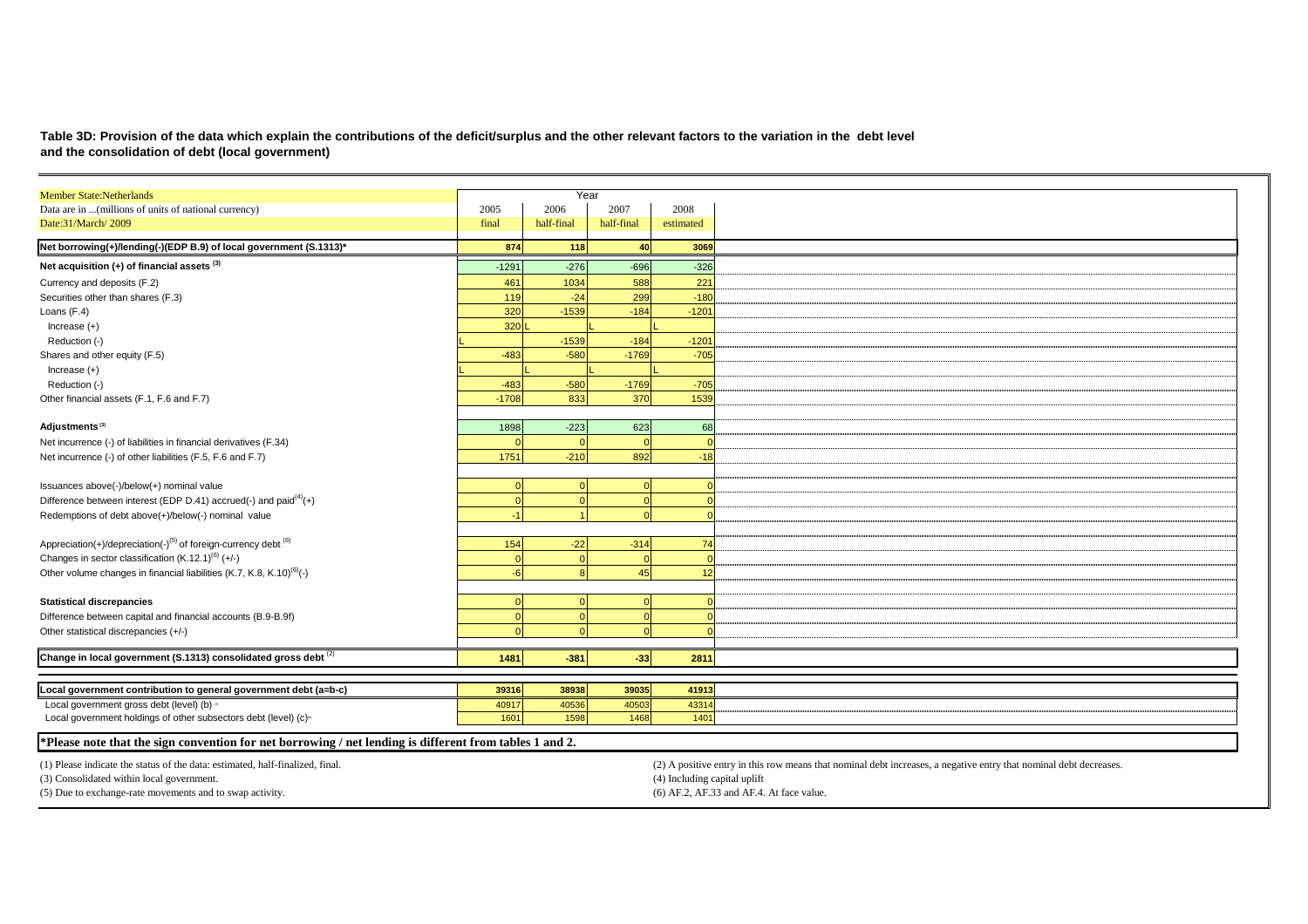**Table 3E: Provision of the data which explain the contributions of the deficit/surplus and the other relevant factors to the variation in the debt level and the consolidation of debt (social security funds)**

| <b>Member State:Netherlands</b>                                                                                           |         | Year       |            |                                                                                                                   |
|---------------------------------------------------------------------------------------------------------------------------|---------|------------|------------|-------------------------------------------------------------------------------------------------------------------|
| Data are in  (millions of units of national currency)                                                                     | 2005    | 2006       | 2007       | 2008                                                                                                              |
| Date:31/March/2009                                                                                                        | final   | half-final | half-final | estimated                                                                                                         |
| Net borrowing(+)/lending(-)(EDP B.9) of social security funds (S.1314)*                                                   | 753     | 838        | 1452       | $-4938$                                                                                                           |
|                                                                                                                           |         |            |            |                                                                                                                   |
| Net acquisition (+) of financial assets (3)                                                                               | $-581$  | 679        | 1444       | 7882                                                                                                              |
| Currency and deposits (F.2)                                                                                               | 367     | 25         | 288        | 235                                                                                                               |
| Securities other than shares (F.3)                                                                                        |         |            |            |                                                                                                                   |
| Loans (F.4)                                                                                                               | $-921$  | $-1229$    | 1719       | 1315                                                                                                              |
| Increase $(+)$                                                                                                            |         |            | 1719       | 1315                                                                                                              |
| Reduction (-)                                                                                                             | $-921$  | $-1229$    |            |                                                                                                                   |
| Shares and other equity (F.5)                                                                                             | 471     |            |            |                                                                                                                   |
| Increase $(+)$                                                                                                            | 471     |            |            |                                                                                                                   |
| Reduction (-)                                                                                                             |         |            |            |                                                                                                                   |
| Other financial assets (F.1, F.6 and F.7)                                                                                 | $-489$  | 1883       | $-563$     | 6332                                                                                                              |
|                                                                                                                           |         |            |            |                                                                                                                   |
| Adjustments <sup>(3)</sup>                                                                                                | $-308$  | $-2752$    | $-1180$    | 1490                                                                                                              |
| Net incurrence (-) of liabilities in financial derivatives (F.34)                                                         |         |            |            |                                                                                                                   |
| Net incurrence (-) of other liabilities (F.5, F.6 and F.7)                                                                | $-308$  | $-2660$    | $-1180$    | 1490                                                                                                              |
|                                                                                                                           |         |            |            |                                                                                                                   |
| Issuances above(-)/below(+) nominal value                                                                                 |         |            |            |                                                                                                                   |
| Difference between interest (EDP D.41) accrued(-) and paid $(4)$ (+)                                                      |         |            |            |                                                                                                                   |
| Redemptions of debt above(+)/below(-) nominal value                                                                       |         |            |            |                                                                                                                   |
|                                                                                                                           |         |            |            |                                                                                                                   |
| Appreciation(+)/depreciation(-) <sup>(5)</sup> of foreign-currency debt <sup>(6)</sup>                                    |         |            |            |                                                                                                                   |
| Changes in sector classification (K.12.1) <sup>(6)</sup> (+/-)                                                            |         |            |            |                                                                                                                   |
| Other volume changes in financial liabilities (K.7, K.8, K.10) <sup>(6)</sup> (-)                                         |         | $-92$      |            |                                                                                                                   |
|                                                                                                                           |         |            |            |                                                                                                                   |
| <b>Statistical discrepancies</b>                                                                                          |         |            |            |                                                                                                                   |
|                                                                                                                           |         |            |            |                                                                                                                   |
| Difference between capital and financial accounts (B.9-B.9f)                                                              |         |            |            | $\Omega$                                                                                                          |
| Other statistical discrepancies (+/-)                                                                                     |         |            |            | $\Omega$                                                                                                          |
| Change in social security (S.1314) consolidated gross debt (2)                                                            |         |            |            |                                                                                                                   |
|                                                                                                                           | $-136$  | $-1235$    | 1716       | 4434                                                                                                              |
|                                                                                                                           |         |            |            |                                                                                                                   |
| Social security contribution to general government debt (a=b-c)                                                           | $-7732$ | $-7724$    | $-7727$    | $-4607$                                                                                                           |
| Social security gross debt (level) (b) <sup>(3)</sup>                                                                     | 3769    | 2534       | 4250       | 8684                                                                                                              |
|                                                                                                                           |         | 10258      | 11977      | 13291                                                                                                             |
| Social security holdings of other subsectors debt (level) (c) <sup>(6)</sup>                                              | 11501   |            |            |                                                                                                                   |
|                                                                                                                           |         |            |            |                                                                                                                   |
| *Please note that the sign convention for net borrowing / net lending is different from tables 1 and 2.                   |         |            |            |                                                                                                                   |
|                                                                                                                           |         |            |            | (2) A positive entry in this row means that nominal debt increases, a negative entry that nominal debt decreases. |
| (1) Please indicate the status of the data: estimated, half-finalized, final.<br>(3) Consolidated within social security. |         |            |            | (4) Including capital uplift                                                                                      |